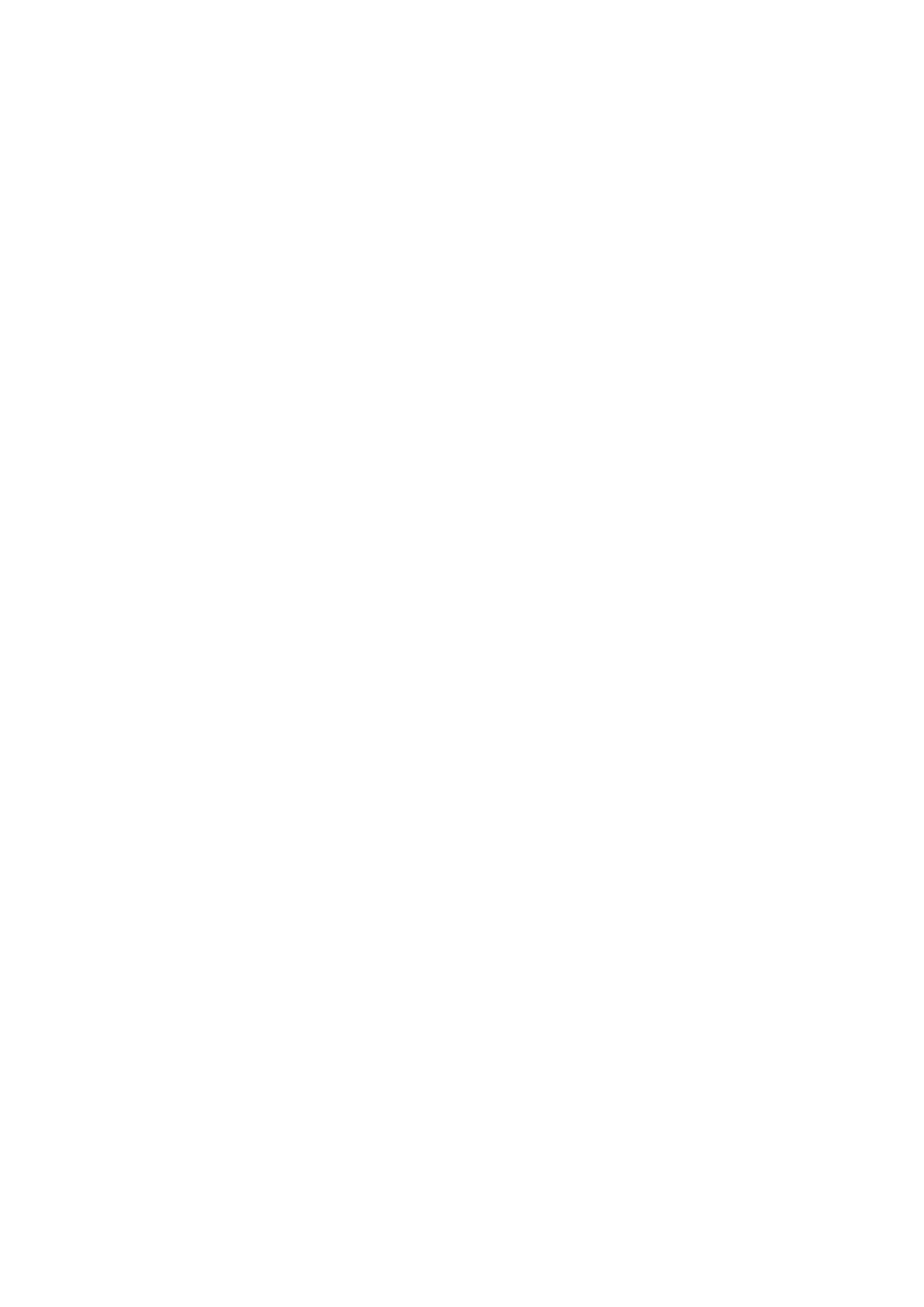# \*\*\* Exercise Your *Right* to Vote \*\*\*<br>Important Notice Regarding the Availability of Proxy Materials for the Stockholder Meeting to Be Held on June 5, 2020.

| ALLOGENE THERAPEUTICS, INC.                                                           | <b>Meeting Information</b><br><b>Annual Meeting</b><br><b>Meeting Type:</b>                                                                                                                                                                                                                                                     |
|---------------------------------------------------------------------------------------|---------------------------------------------------------------------------------------------------------------------------------------------------------------------------------------------------------------------------------------------------------------------------------------------------------------------------------|
| ALLOGENE THERAPEUTICS, INC.<br>210 EAST GRAND AVENUE<br>SOUTH SAN FRANCISCO, CA 94080 | For holders as of: April 21, 2020<br>Date: June 5, 2020 Time: 10:00 AM ET                                                                                                                                                                                                                                                       |
|                                                                                       | Location: Meeting live via the Internet-please visit<br>www.virtualshareholdermeeting.com/ALLO2020.                                                                                                                                                                                                                             |
|                                                                                       | The company will be hosting the meeting live via the Internet<br>this year. To attend the meeting via the Internet please visit<br>www.virtualshareholdermeeting.com/ALLO2020 and be sure to<br>have the information that is printed in the box marked by the arrow<br>XXXX XXXX XXXX XXXX (located on the following page).     |
|                                                                                       | You are receiving this communication because you hold shares in<br>the company named above.                                                                                                                                                                                                                                     |
|                                                                                       | This is not a ballot. You cannot use this notice to vote these<br>shares. This communication presents only an overview of the more<br>complete proxy materials that are available to you on the Internet.<br>You may view the proxy materials online at www.proxyvote.com or<br>easily request a paper copy (see reverse side). |
|                                                                                       | We encourage you to access and review all of the important<br>information contained in the proxy materials before voting.                                                                                                                                                                                                       |

See the reverse side of this notice to obtain<br>proxy materials and voting instructions.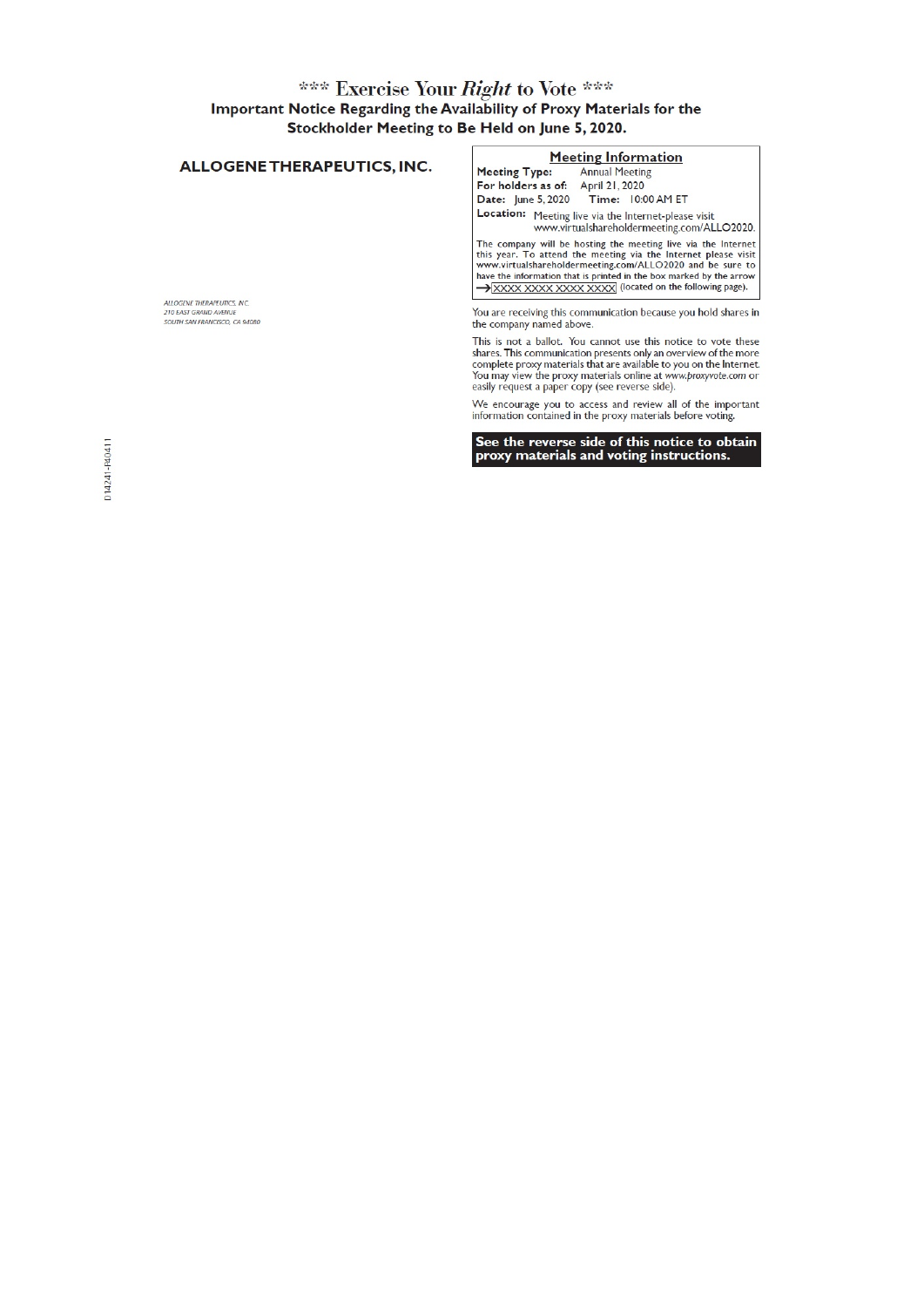- Before You Vote

How to Access the Proxy Materials

Proxy Materials Available to VIEW or RECEIVE:

**ANNUAL REPORT** NOTICE AND PROXY STATEMENT How to View Online: Have the information that is printed in the box marked by the arrow  $\rightarrow$  XXXX XXXX XXXX (located on the following page) and visit: www.proxyvote.com. How to Request and Receive a PAPER or E-MAIL Copy:

If you want to receive a paper or e-mail copy of these documents, you must request one. There is NO charge for requesting a copy. Please choose one of the following methods to make your request:

- I) BY INTERNET: www.proxyvote.com
- 2) BY TELEPHONE: 1-800-579-1639

3) BY E-MAIL\*: sendmaterial@proxyvote.com

\* If requesting materials by e-mail, please send a blank e-mail with the information that is printed in the box marked by the arrow  $\rightarrow \frac{\sqrt{xxxx} xxxx}{xxxx}$  (located on the following page) in the subject line.

Requests, instructions and other inquiries sent to this e-mail address will NOT be forwarded to your investment advisor. Please make the request as instructed above on or before May 22, 2020 to facilitate timely delivery.

#### How To Vote

Please Choose One of the Following Voting Methods

### Vote By Internet:

**Before The Meeting:** 

Go to www.proxyvote.com. Have the information that is printed in the box marked by the arrow >XXXX XXXX XXXX XXXX (located on the following page) available and follow the instructions.

During The Meeting: Go to www.virtualshareholdermeeting.com/ALLO2020. Have the information that is printed in the box marked by the arrow  $\rightarrow$  XXXX XXXX XXXX XXXX (located on the following page) available and follow the instructions.

Vote By Mail: You can vote by mail by requesting a paper copy of the materials, which will include a proxy card.

D14242-P40411